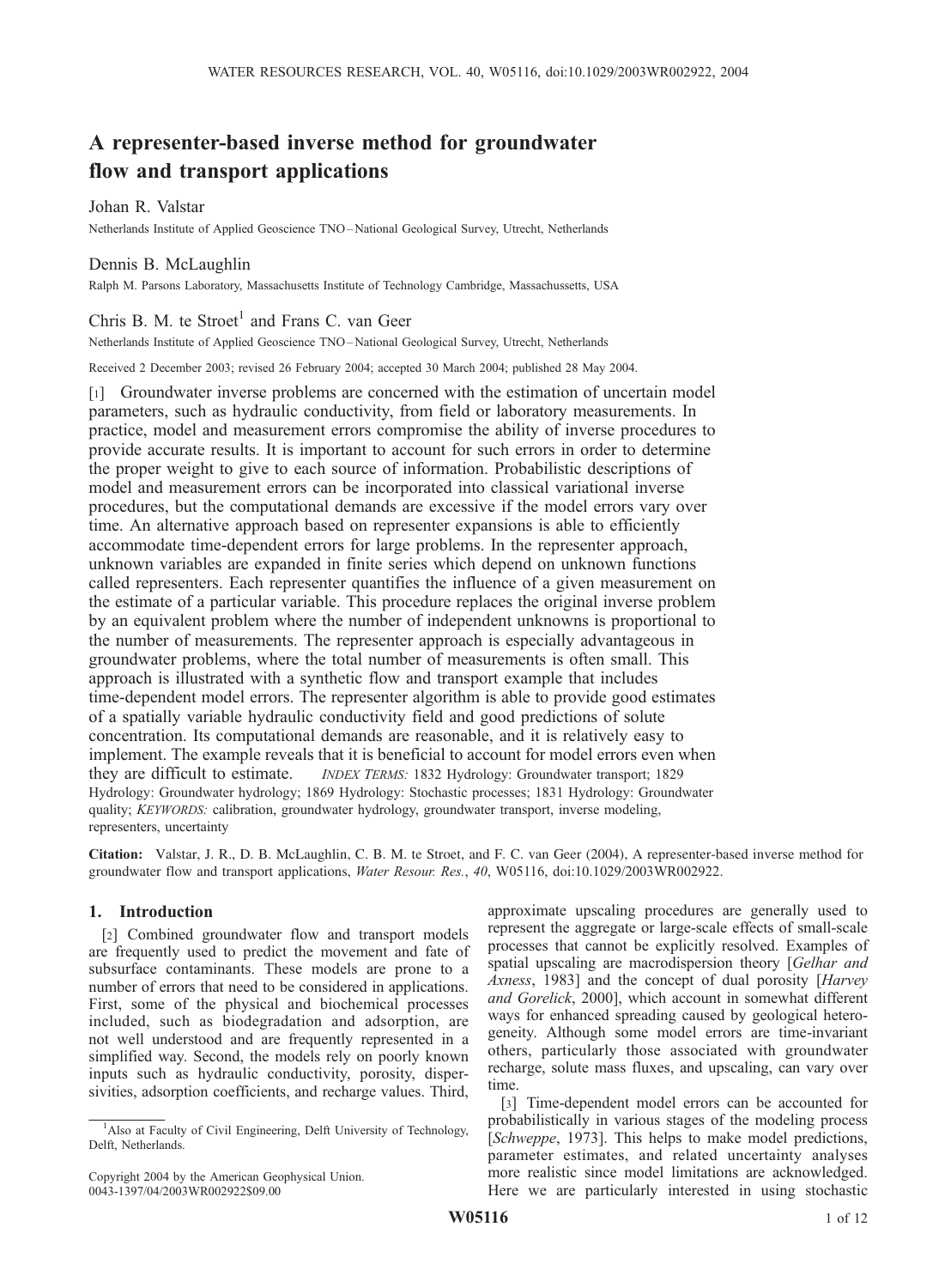descriptions of model errors to improve the solutions to parameter estimation (inverse) problems. Conventional inverse methods impose excessive computational demands for problems with time-dependent model errors since the problem dimensionality increases without limit as time increases. In this paper we describe a computationally efficient variational inverse procedure that accounts for time-dependent model errors. Our discussion begins with a general probabilistic problem formulation. We then introduce an inverse solution procedure based on representer expansions. This procedure is illustrated with a synthetic example of coupled groundwater flow and transport. We conclude with an assessment of the method's potential usefulness for field applications.

## 2. Formulation of the Inverse Problem

#### 2.1. Forward Model

[4] Here we consider the problem of time-dependent solute transport in a time-invariant (steady state) velocity field. This problem is typically solved with numerical models based on finite element or finite difference discretizations of the governing flow and transport equations. The steady state discretized groundwater model may be written in a general matrix form as:

$$
Ah - q = 0 \tag{1}
$$

where  $A$  is a coefficient matrix that depends on the hydraulic conductivity at the nodes of the spatial grid, h is a vector of nodal heads, and  $q$  is a vector of corresponding forcing terms that depend on the flow boundary conditions. The time-dependent discretized groundwater transport model may be written as:

$$
Bc^{t} - Dc^{t-1} - u^{t} = 0; \ t = 1, 2, ..., N_{t}
$$
  

$$
c^{0} = C_{init}
$$
 (2)

where  $B$  and  $D$  are coefficient matrices that depend on velocities and transport properties such as dispersivities and sorption coefficients,  $c^t$  is a vector of nodal solute concentrations at time  $t$ ,  $u^t$  is a vector of corresponding forcing terms that depend on the transport boundary conditions,  $C_{init}$  is a vector of initial concentrations, and  $N_t$  is the number of time steps [*Pinder and Gray*, 1977]. The velocities included in  $B$  and  $D$  are derived from the heads and conductivities by means of Darcy's law. We suppose that all of the unknown parameters (hydraulic conductivities, dispersivities, etc.) used to derive  $A$ ,  $B$ ,  $D$ , and  $C<sub>init</sub>$  are assembled in a time-invariant vector  $\alpha$ . This is the parameter vector that we wish to estimate with the inverse procedure.

### 2.2. Accounting for Model Errors

[5] In order to account for model errors we must distinguish the model from reality. One way to do this is to suppose that the true heads and concentrations obey equations similar to equations (1) and (2), but with random variables added to account for imperfectly modeled inputs. Here we assume that the model errors act as additive forcing terms, similar in effect to unmodeled recharge or solute mass fluxes. The flow model errors are assumed to be timeinvariant, as our flow model is time-invariant, while the transport model errors are time-dependent. This formulation of model errors can be represented mathematically if we suppose that the true heads and concentrations at the grid nodes obey the following stochastic state equations:

$$
Ah - q - w_h = 0 \tag{3}
$$

$$
Bc^{t} - Dc^{t-1} - u^{t} - w_{c}^{t} = 0; \quad t = 1, 2, ..., N_{t}
$$
 (4)

 $c^0 = C_{init}$ 

where  $w_h$  are the random flow equation model errors and  $w_c^t$ are the random transport equation model errors over time step t [Schweppe, 1973]. The head model errors are assumed to have a zero mean and a known covariance matrix  $P_h$ .

[6] When the true concentration approaches zero the transport model errors are likely to be smaller than when the concentration is large. To account for such state-dependent model errors we suppose that  $w_c^t$  has the form:

$$
w_c^t = Y(c^{t-1})\epsilon^t \tag{5}
$$

where  $Y(c^{t-1})$  is a diagonal matrix with diagonal element i proportional to the *ith* element of the  $c^{t-1}$  vector and  $\epsilon^t$  are random errors with a zero mean and a known time-invariant covariance matrix  $P_{\epsilon}$ . The values of  $\epsilon^{t}$  at different times are assumed to be uncorrelated.

## 2.3. Measurements

[7] Inverse procedures derive estimates of uncertain model parameters from measurements of observable variables such as head and solute concentration. In the problem considered here the measurements are assumed to be interpolated values of the true nodal head and concentration values with random errors added. This is expressed mathematically by the following stochastic measurement equation:

$$
z = M(h, c) + v \tag{6}
$$

where  $z$  is the vector of all measurements taken in the region of interest over a time period spanning  $N_t$  time steps and c (with no superscript) is an extended vector that contains the true concentrations at all times. The interpolation function (or measurement operator)  $M(h, c)$  describes how each measurement is related to the head and extended concentration vectors. In the groundwater problem considered it is reasonable to assume that  $M(h, c)$  is linear, as the model prediction of either a head or a concentration measurement is linearly related to the nodal heads or concentrations respectively. The random measurement errors  $v$  are assumed to have a zero mean and known covariance matrix  $P_{v}$ . The vector  $v$  and the matrix  $P_v$  contain the measurement errors and their covariances for the measurements at all time steps.

#### 2.4. Objective Function

[8] With the state and measurement equations defined we can provide a statement of the inverse problem. We suppose that the parameter vector  $\alpha$  is random with a known mean  $\bar{\alpha}$ and covariance matrix  $P_{\alpha}$ . These statistics summarize our prior knowledge about the parameter values (if the parameters are completely unknown the values in the prior parameter covariance matrix approach infinity). We seek an "optimal" estimate of the parameter vector  $\alpha$  as well as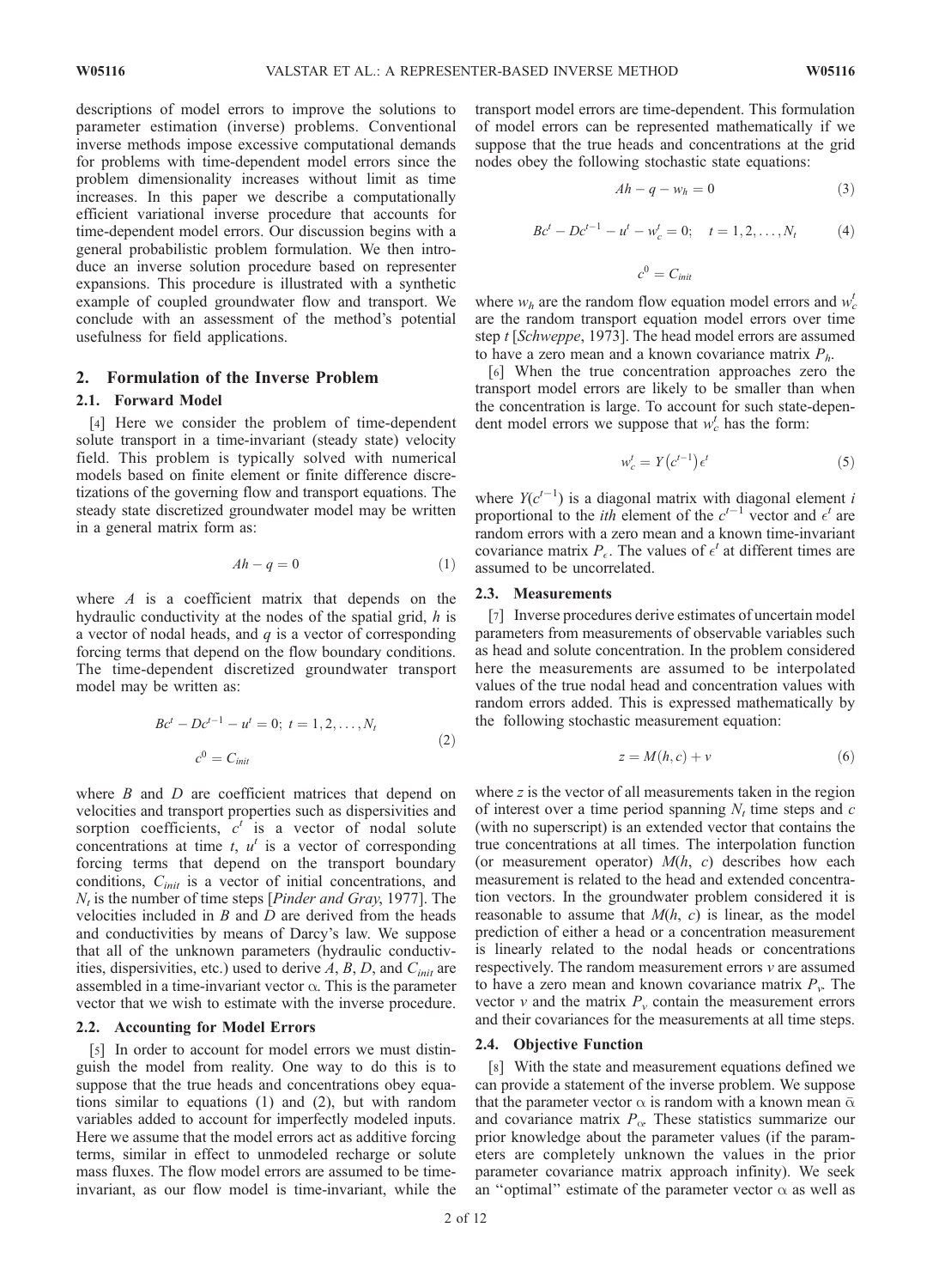the model errors included in the vectors  $w_h$  and  $\epsilon^t$ . If the errors and parameters included in the state and measurement equations are independent Gaussian random vectors the maximum a posteriori estimate is an attractive option. This estimate minimizes the following generalized least squares objective function [Schweppe, 1973]:

$$
J = [z - M(h, c)]^T P_v^{-1} [z - M(h, c)] + (\alpha - \bar{\alpha})^T P_{\alpha}^{-1} (\alpha - \bar{\alpha})
$$
  
+ 
$$
w_h^T P_{w_h}^{-1} w_h + \sum_{t=1}^{N_t} \epsilon^{t} P_{\epsilon}^{-1} \epsilon^t
$$
 (7)

[9] The first term in this expression penalizes the misfit between the measurement and model prediction vectors. This term is a function of  $\alpha$ ,  $w_h$  and  $\epsilon$  as the model predictions  $h$  and  $c$  depend on these parameters and model errors. The second term penalizes deviations of the model parameter vector from its prior mean. The third and fourth terms penalize the flow and transport model errors. The relative importance of each term is determined by the covariances, which act like weighting factors.

[10] In the synthetic example in this paper, we assume the covariance matrices  $P_v$ ,  $P_{\alpha}$ ,  $P_{w_h}$  and  $P_{\epsilon}$  and the prior mean of the parameters  $\bar{\alpha}$  are known. For real world problems obtaining these statistical values is not a straightforward task. In practice, they are often based on the subjective choice of the modeler and are likely to differ from the actual statistical values.

[11] The generalized least squares objective function is very difficult to minimize when the number of parameters is large, especially when the minimization algorithm requires inversion of nondiagonal covariance matrices. Gradientbased search procedures such as conjugate gradient are the most commonly used minimization options. The gradients required by these procedures can be efficiently derived with a Lagrange multiplier approach (also commonly referred to as an adjoint or variational approach). Unfortunately, the computational effort can still be substantial for large problems since convergence can be slow. Moreover, for large size inverse problem the storage and inversion of the full matrices  $P\alpha$ ,  $P_{w_h}$  and  $P_{\epsilon}$ , needed for these gradient methods, is often too demanding. The number of time-invariant parameters can be reduced by using techniques such as zonation [Cooley, 1977; Sun, 1994; Cooley, 1982; Carrera and Neuman, 1986]. However, if time-dependent model errors are included in the problem formulation the total number of unknowns increases with time and the classical variational approach quickly becomes unmanageable. The representer technique described in the next section provides a computationally acceptable alternative for situations where time-dependent model errors are important.

## 3. Solution of the Inverse Problem

[12] The inverse problem outlined above can be solved with an extension of the representer algorithm, a least squares minimization procedure that has been extensively applied in oceanography [Bennett, 1992; Eknes and Evensen, 1995]. Hydrologic applications have been presented by Reichle et al. [2001], Reid [1996] and Sun [1998]. The representer method introduces an expansion that reduces the number of unknown parameters to the number of measurements. This expansion is exact when the state and measurement equations are linear and often provides a useful approximation when

these equations are nonlinear. The method is most readily explained by first considering the necessary conditions for a local minimum.

#### 3.1. Euler-Lagrange Equations

[13] The minimium of the generalized least squares objective function must be derived subject to the constraint that the state equations are satisfied. This constraint can be incorporated into the minimization procedure if the state equations are multiplied by unknown Lagrange multipliers and added (or adjoined) to the objective function. The necessary condition for a constrained local minimum requires that the derivatives of this adjoined objective, taken with respect to the unknown states  $(h \text{ and } c)$ , Lagrange multipliers ( $\lambda_c$  and  $\lambda_h$ ), parameters ( $\alpha$ ) and model errors ( $w_h$ ) and  $\epsilon^{\prime}$ ), must all be zero. When the individual derivatives are computed and set equal to zero the result is a set of nonlinear coupled equations called the Euler-Lagrange equations. A short derivation is given in Appendix A; a complete derivation is provided by *Valstar* [2001].

[14] The Euler-Lagrange equations naturally group into two adjoint (or Lagrange multiplier) equations, one for transport and one for flow, a parameter equation, and two forward equations, one for transport and one for flow. The forward equations incorporate estimates for the model errors. The complete set may be written in indicial notation as follows:

$$
B_{ji}\lambda_{c_i}^t = D_{ji}\lambda_{c_i}^{t+1} + \epsilon_m^{t+1} \frac{\partial Y_{mi}(c^t)}{\partial c_j^t} \lambda_{c_i}^{t+1} + \frac{\partial M_p(h,c)}{\partial c_j^t} [P_{\nu}^{-1}]_{pn}
$$
  
·[z\_n - M\_n(h,c)];  $t = N_t - 1, N_t - 2, ..., 1$  (8)

$$
B_{ji}\lambda_{c_i}^{N_t} = \frac{\partial M_p(h,c)}{\partial c_j^{N_t}} \left[P_v^{-1}\right]_{pn} [z_n - M_n(h,c)] \tag{9}
$$

$$
A_{gf}\lambda_{h_f} = \frac{\partial M_p(h,c)}{\partial h_g} \left[P_v^{-1}\right]_{pn} [z_n - M_n(h,c)]
$$

$$
-\sum_{t=1}^{N_t} \left[c_j' \frac{\partial B_{ji}}{\partial h_g} - c_j'^{-1} \frac{\partial D_{ji}}{\partial h_g} r\right] \lambda_{c_i}' \tag{10}
$$

$$
\alpha_l = \bar{\alpha}_l - P_{\alpha_{lk}} \left[ h_g \frac{\partial A_{gf}}{\partial \alpha_k} \lambda_{h_f} + \sum_{t=1}^{N_t} \left( c_j^t \frac{\partial B_{ji}}{\partial \alpha_k} - c_j^{t-1} \frac{\partial D_{ji}}{\partial \alpha_k} \right) \lambda_{c_i}^t \right] \tag{11}
$$

$$
A_{fg}h_g = q_f + w_{h_f} \tag{12}
$$

$$
w_{h_f} = P_{w_{h_{fd}}} \lambda_{h_d} \tag{13}
$$

$$
B_{ij}c_j^t = D_{ij}c_j^{t-1} + u_i^t + Y_{ir}(c^{t-1})\epsilon_r^t; \quad t = 1, 2, ..., N_t
$$
 (14)

$$
c_j^0 = C_{\text{init}_j} \tag{15}
$$

$$
\epsilon_r^t = P_{\epsilon_{rm}} Y_{\rm ms} \left( c^{t-1} \right) \lambda_{c_s}^t; \quad t = 1, 2, \dots, N_t \tag{16}
$$

where  $d, f$ , and g range from 1 to the number of head state variables;  $i, j, m, r$ , and s range from 1 to the number of concentration state variables;  $k$  and  $l$  range from 1 to the number of uncertain parameters; and  $n$  and  $p$  range from 1 to the number of measurements. Indices repeated within a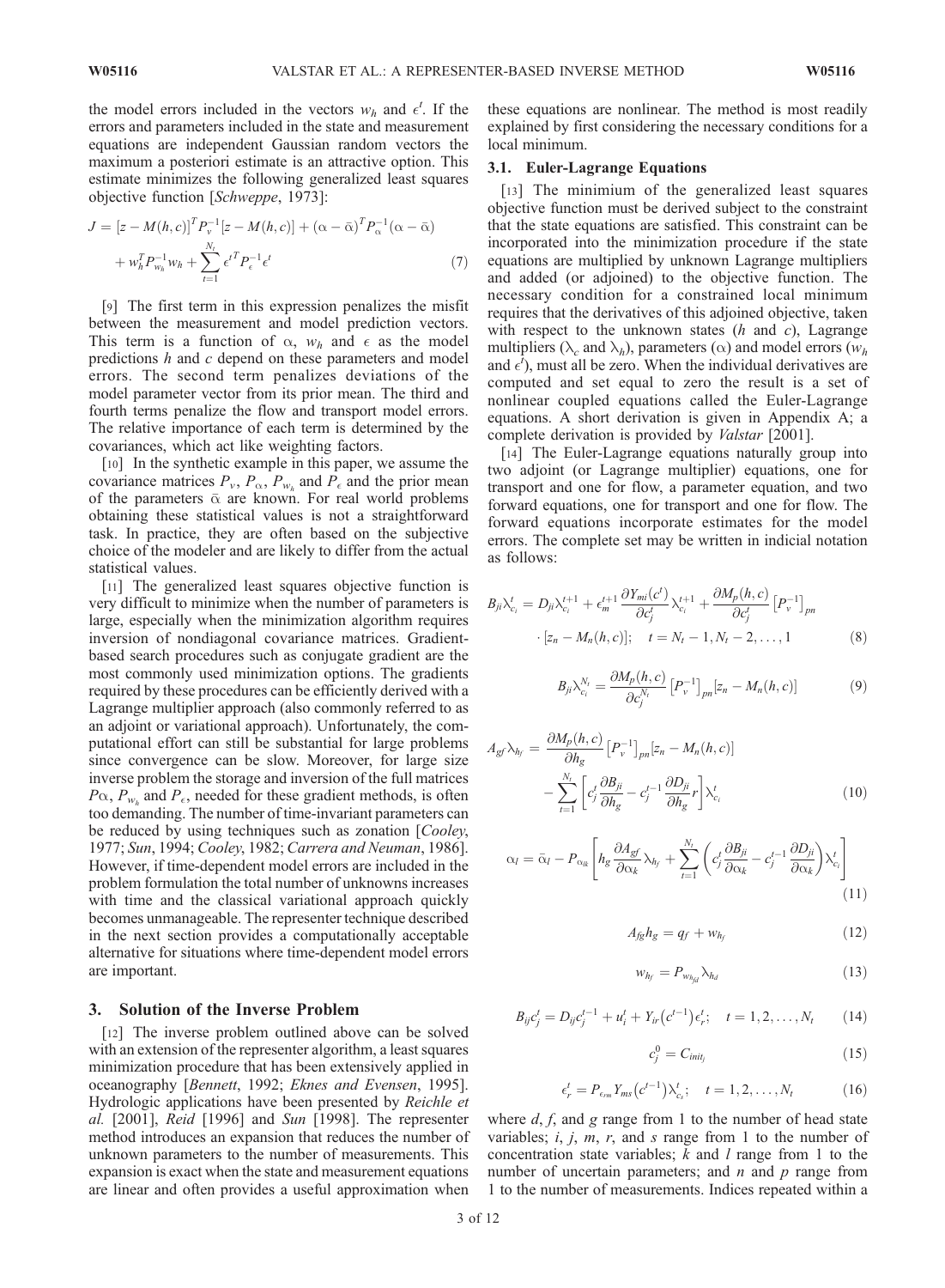single product term are assumed to be summed over appropriate ranges. Different indices used for the same variables (such as the indices *n* and *p* in  $M(h, c)$  in equation (8)) only denote how matrix-matrix or matrixvector multiplications should be performed.

[15] Note that equations (12) and (14) have the same form as the flow and transport state equations (3) and (4), with the true model errors replaced by estimates that depend on the head and concentration adjoint variables, respectively. The adjoint variables determine how the model error estimates are distributed over space and/or time while the model error covariances control their magnitude. When the error covariances or adjoint variables are zero the corresponding model error estimates are also zero. To simplify notation in the remainder of this paper we use the symbols h, c,  $\lambda_h$ ,  $\lambda_c$ ,  $\alpha$ ,  $w_h$  and  $\epsilon$  to represent the best available approximate solution to the Euler-Lagrange equations, rather than the unknown true values.

[16] The Euler-Lagrange equations form a two-point boundary value problem, with the boundary values given by the initial condition of the transport equation and the terminal condition of the transport adjoint equation. The solution may not be unique since it only defines a local (rather than global) minimum of the least squares objective. The likelihood of multiple solutions decreases when the prior covariances of the parameters and model errors are small and the quadratic prior terms in the least squares function that contain the parameters and model errors, are given more weight. Techniques for solving two-point boundary value problems include the sweep method [Gelfand and Fomin, 1963; Bryson and Ho, 1975; Bennett, 1992] and the representer method [Bennett, 1992]. In this paper, we use an extension of the representer method of Bennett.

#### 3.2. Representer Solution

[17] The representer method writes each of the unknowns in the Euler-Lagrange equations as an expansion in a set of unknown basis functions called representers. The number of terms in each representer expansion is the total number of measurements. For our problem the representer expansions have the following form:

$$
\lambda_{c_i}^t = \sum_{p=1}^{N_z} \Phi_{ip}^t b_p \tag{17}
$$

$$
\lambda_{h_f} = \sum_{p=1}^{N_z} \Gamma_{fp} b_p \tag{18}
$$

$$
\alpha_l = \bar{\alpha}_l + \sum_{p=1}^{N_z} \Psi_{lp} b_p \tag{19}
$$

$$
h_g = h_{F_g} + h_{corr_g} + \sum_{p=1}^{N_z} \Xi_{gp} b_p
$$
 (20)

$$
c_j^t = c_{F_j}^t + c_{corr_j}^t + \sum_{p=1}^{N_z} \Omega_{jp}^t b_p \tag{21}
$$

where  $b_p$  is an unknown representer coefficient that determines the weight given to the representer associated with measurement  $z_p$ ,  $\Phi_{ip}^t$  is the concentration adjoint representer,  $\Gamma_{fp}$  is the head adjoint representer,  $\Psi_{lp}$  is the parameter representer,  $\Xi_{gp}$  is the head representer,  $\Omega_{jp}^t$  is the concentration representer,  $h_{F_g}$  and  $c_{F_j}^t$  are prior head and concentration estimates,  $h_{corr_g}$  and  $c_{corr_j}^t$  are correction terms which allow the head and concentration expansions to be taken about the latest estimates, and  $N_z$  is the total number of measurements. The prior estimates  $h_F$  and  $c_F^t$  are the solutions obtained by solving equations (1) and (2) with  $\alpha = \overline{\alpha}$ .

[18] The representer expansions can be shown to be exact solutions to the Euler-Lagrange equations when the original optimization problem has constraints that are linear in all decision variables. In this case the representers are simply the cross covariances between each unknown variable and each measurement, the prior head and concentration estimates are the mean values, and the correction terms are zero. So, for example,  $\Xi_{gp}$  is the cross covariance between the head  $h<sub>g</sub>$  and the measurement  $z_p$ . In our problem the linear constraint requirement is not met and the representer expansions are only approximations. However, a representer such as  $\Xi_{gp}$  can still be viewed as an influence function that specifies how the unknown head  $h<sub>g</sub>$  should be modified when the measurement  $z_p$  differs from the nominal model predictions. In this sense, the representer approach provides a very flexible parameterization of the inverse problem. The spatial variation of each unknown depends on the governing equation, its forcing terms, and specified prior information. This is in contrast to methods that assume each unknown has a fixed spatial structure, such as a piecewise constant function.

[19] In a linear constraint problem the representer expansions can be substituted into the Euler-Lagrange equations and closed-form expressions obtained for the representers and their coefficients. In the nonlinear problem of interest here an iterative solution approach must be used since obtaining the closed-form solutions is not possible. The basic concept is to approximate each of the nonlinear functions  $A(\alpha)$ ,  $B(h, \alpha)$ ,  $D(h, \alpha)$ , and  $Y(c)$  by a first-order Taylor series expansion taken round the most recently computed estimates of  $h$ ,  $c$ , and  $\alpha$ . The resulting linearized (and approximate) Euler-Lagrange equations can be solved, the unknowns are updated, and the linearization is repeated until the iteration procedure converges. After convergence the Euler-Lagrange equations are solved exactly and the parameter and model error estimates are the solution of the original optimization problem.

[20] When the representer definitions are substituted into the linearized Euler-Lagrange equations they decouple the equation set, making it possible to derive a sequential set of expressions for (1) the representers, (2) the correction terms, and (3) the representer coefficients (a short derivation is given in Appendix B; an extensive derivation is given by *Valstar* [2001]). In any given iteration the values of h, c,  $\alpha$ ,  $\lambda_h$ ,  $\lambda_c$  and  $\epsilon$  appearing in an update equation are the ones computed in the previous iteration.

[21] The algorithm is initialized with the "initial guess"  $h = h_F$ ,  $c^t = c_F^t$ ,  $\alpha = \bar{\alpha}$ ,  $\lambda_h = 0$ , and  $\lambda_c^t = 0$ . Then, the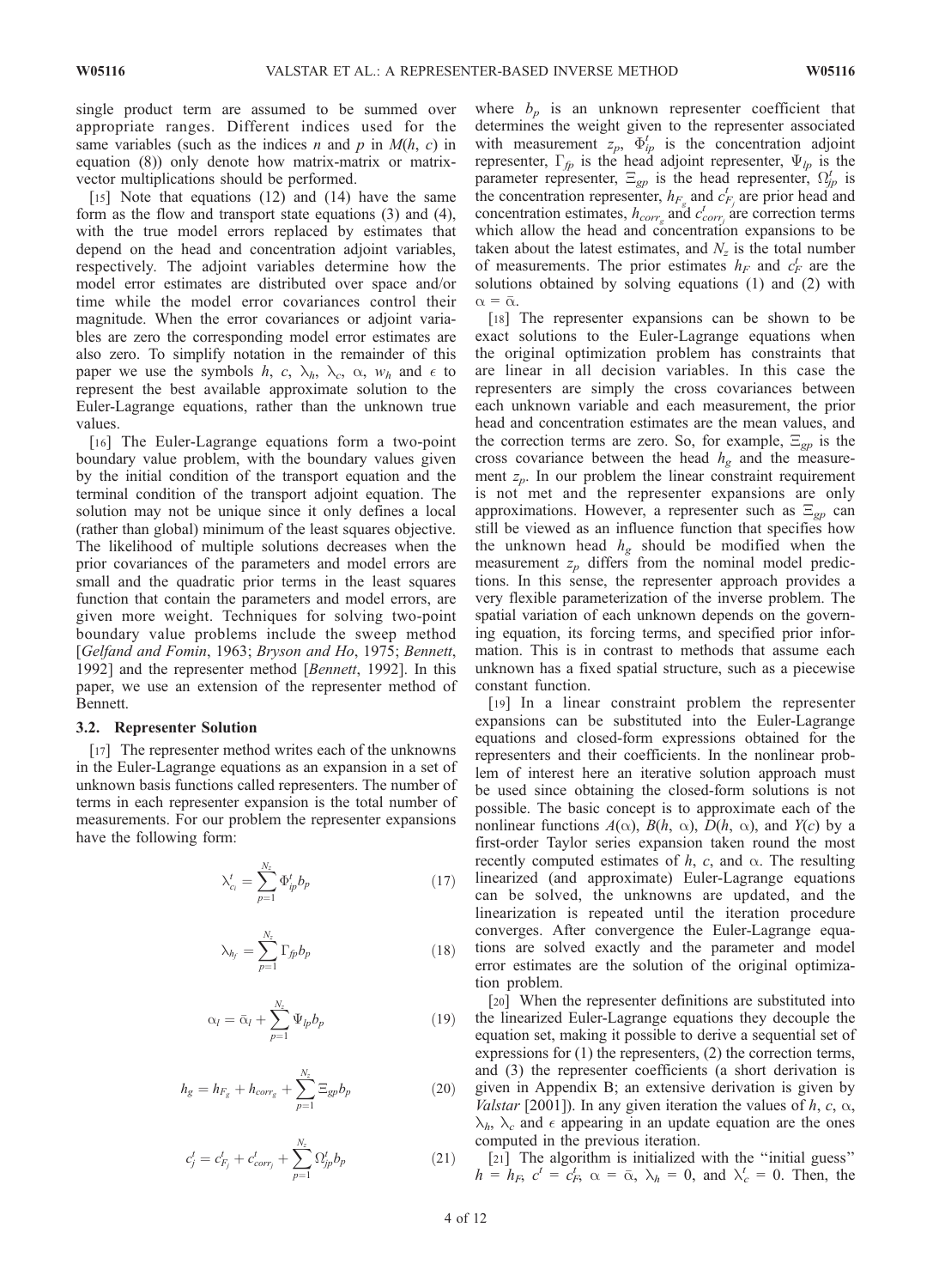updated representers are obtained using the following formula:

$$
B_{ji}\Phi_{ip}^{t} = D_{ji}\Phi_{ip}^{t+1} + \frac{\partial M_p(h,c)}{\partial c_j^{t}} + \epsilon_m^{t+1} \frac{\partial Y_{mi}(c^t)}{\partial c(t)} \Phi_{ip}^{t+1};
$$
  

$$
t = N_t - 1, N_t - 2, ..., 1
$$
 (22)

$$
B_{ji}\Phi_{ip}^{N_t} = \frac{\partial M_p(h,c)}{\partial c_j^{N_t}}
$$
\n(23)

$$
A_{gf}\Gamma_{fp} = \frac{\partial M_p(h,c)}{\partial h_g} - \sum_{t=1}^{N_t} \left[ c_j^t \frac{\partial B_{ji}}{\partial h_g} - c_j^{t-1} \frac{\partial D_{ji}}{\partial h_g} \right] \Phi_{ip}^t \tag{24}
$$

$$
\Psi_{lp} = -P_{\alpha_{lk}} \left[ h_g \frac{\partial A_{gf}}{\partial \alpha_k} \Gamma_{fp} + \sum_{t=1}^{N_t} \left( c_j^t \frac{\partial B_{ji}}{\partial \alpha_k} - c_j^{t-1} \frac{\partial D_{ji}}{\partial \alpha_k} r \right) \Phi_{ip}^t \right] (25)
$$

$$
A_{fg}\Xi_{gp} = -\frac{\partial A_{fg}}{\partial \alpha_k} \Psi_{kp} h_g + [P_{w_h}]_{fd} \Gamma_{dp}
$$
 (26)

$$
B_{ij}\Omega_{jp}^{t} = D_{ij}\Omega_{jp}^{t-1} + Y_{ir}(c^{t-1})[P_{\epsilon}]_{rm}Y_{ms}(c^{t-1})\Phi_{sp}^{t}
$$
  
+ 
$$
\frac{\partial Y_{ir}(c^{t-1})}{\partial c_{j}^{t-1}}\Omega_{jp}^{t-1}\epsilon_{r}^{t} - \left[\frac{\partial B_{ij}}{\partial \alpha_{k}}\Psi_{kp} + \frac{\partial B_{ij}}{\partial h_{g}}\Xi_{gp}\right]c_{j}^{t}
$$
  
+ 
$$
\left[\frac{\partial D_{ij}}{\partial \alpha_{k}}\Psi_{kp} + \frac{\partial D_{ij}}{\partial h_{g}}\Xi_{gp}\right]c_{j}^{t-1}; \quad t = 1, 2, ..., N_{t}
$$
(27)

$$
\Omega_{jp}^0 = 0 \tag{28}
$$

[22] Then the updated head and concentration corrections are obtained from the following equations:

$$
A_{fg}h_{corr_g} = q_f + \frac{\partial A_{fg}}{\partial \alpha_k} (\alpha_k - \bar{\alpha}_k) h_g - A_{fg} h_{F_g}
$$
 (29)

$$
B_{ij}c_{corr_j}^t = D_{ij}c_{corr_j}^{t-1} + u_t^t
$$
  
+ 
$$
\left[\frac{\partial B_{ij}}{\partial \alpha_k}(\alpha_k - \bar{\alpha}_k) + \frac{\partial B_{ij}}{\partial h_g}(h_g - h_{F_g} - h_{corr_s})\right]c_j^t
$$
  
- 
$$
\left[\frac{\partial D_{ij}}{\partial \alpha_k}(\alpha_k - \bar{\alpha}_k) + \frac{\partial D_{ij}}{\partial h_g}(h_g - h_{F_g} - h_{corr_s})\right]c_j^{t-1}
$$
  
- 
$$
B_{ij}c_{F_j}^t + D_{ij}c_{F_j}^{t-1} - \frac{\partial Y_{ir}(c^{t-1})}{\partial c_j^{t-1}}\left(c_j^{t-1} - c_{F_j}^{t-1} - c_{corr_j}^{t-1}\right)\epsilon_r^t;
$$
  
+ = 1, 2..., N<sub>t</sub> (30)

$$
c_{corr_j}^0 = 0 \tag{31}
$$

[23] Then the updated representer coefficient vector is obtained by solving the following equation:

$$
[P_{v_{np}} + M_n(\Xi_p, \Omega_p)]b_p = [z_n - M_n(h_F + h_{corr}, c_F + c_{corr})]
$$
 (32)

[24] After the representers, corrections, and representer coefficient vector are found they may be substituted into equations  $(17)$  –  $(21)$  to give updated values for the adjoint variables and the parameter vector. Alternatively, the adjoint updates may be obtained by substituting equation (32) into equations  $(8)$  –  $(10)$ . The parameter updates can then be derived from equation (11). The latter approach uses less memory but requires somewhat more computational effort. In either case, the updated head and concentration are computed directly from equations  $(12)$ – $(16)$ . The A, B, D, and Y derivatives required for the next iteration are evaluated at these updated values. The computational effort is dominated by the computation of the representers. For each measurement, the effort is approximately equal to solving two flow and transport models. For a large number of measurements, the computational effort becomes considerable.

## 4. Computational Issues

## 4.1. Eigenvalue Decomposition

[25] In the algorithm outlined above the coefficient vector  $b$  is obtained by solving the set of linear equations given in equation (32). When measurements are highly correlated this matrix equation is ill-conditioned and the solution is very sensitive to small changes in the measurement residuals on the right hand side. We resolve this problem by replacing the original matrix equation by a reduced rank approximation based on the leading eigenvectors of the original coefficient matrix. However, in groundwater inverse problems concentration measurements near zero often have small variances. A straightforward reduced rank approximation tends to ignore such small variance measurements, even though they convey important information about the boundaries of the solute plume. The influence of small variance measurements can be retained if the rows and columns of the measurement residual covariance matrix  $(P_v + M(\Xi, \Omega))$  are rescaled before the eigenvalue decomposition is performed. The scale factors are selected to give values of unity on the main diagonal of this matrix. In a synthetic example described by Valstar [2001] rescaling gives much better predictions near the low-concentration edges of the solute plume.

#### 4.2. Convergence

[26] We assume that convergence is achieved when the residuals between the state variables, obtained from equations (12) and (14), and the linear representer expansions, obtained from equations (20) and (21), are smaller than a threshold value for each measurement. For this threshold value we generally use 1% of the measurement error standard deviation. There is no guarantee that the iterative representer solution to the Euler-Lagrange equations converges. In practice, it is helpful to introduce a relaxation factor so that each new parameter and model error estimate is a weighted combination of the estimate from the previous iteration and the estimate derived from the representer expansion. The optimal relaxation factor is adjusted to minimize the mean squared scaled difference between the head and concentration estimates obtained from the state equations  $(12)$ – $(16)$  and the corresponding relaxed estimates obtained from the representer expansions (20) and (21). Each difference is scaled by its standard deviation. The relaxation adjustment procedure can be viewed as a line search along a search direction determined by the representer approximation. We cannot guarantee that the method always converges for highly nonlinear estimation problems.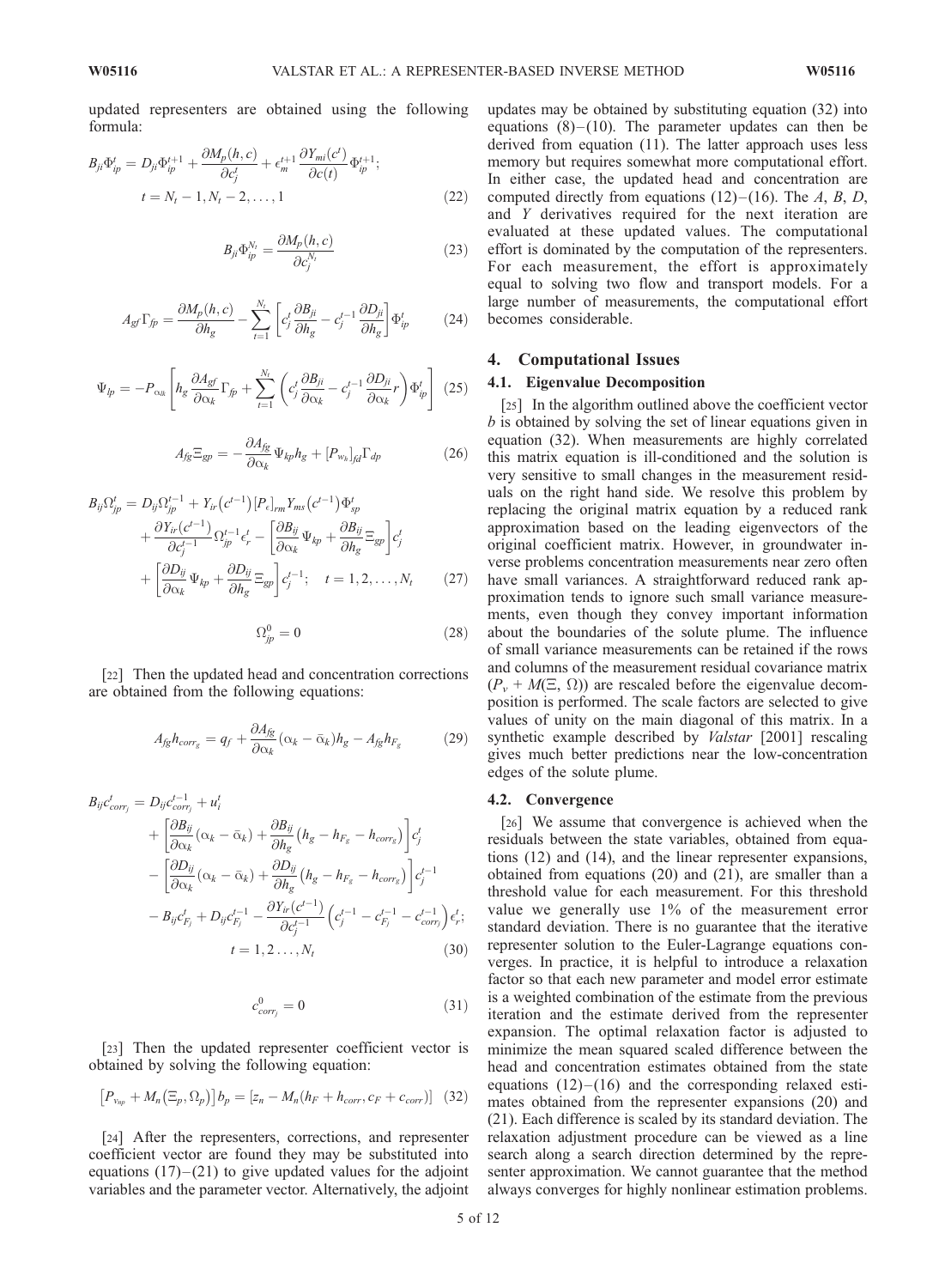In our experience so far, we did not encounter any convergence problems.

## 4.3. Accuracy Estimates

[27] After convergence the accuracy of the parameter and state estimates can be inferred from approximate posterior (conditional) covariances, which are based on linearizations of the state equations. These are the covariances of the parameters and states, conditioned on the measurements used in the inverse procedure. The posterior variances are never larger than the prior (unconditional) variances and should be significantly smaller if the measurements provide useful information about the estimated variables. The approximate posterior covariances of the parameters are given by:

$$
P_{\alpha_{kl}}^{post} = P_{\alpha_{kl}} - \Psi_{kp} \left( \left( M(\Omega, \Xi) + P_v \right)^{-1} \right)_{pq} \Psi_{lq} \tag{33}
$$

The approximate posterior covariances of the states are

$$
P_{h_{fg}}^{post} = P_{h_{fg}} - \Xi_{fp} \left( \left( M(\Omega, \Xi) + P_v \right)^{-1} \right)_{pq} \Xi_{gq} \tag{34}
$$

$$
P_{c_{ij}}^{post,t_1,t_2} = P_{c_{ij}}^{t_1,t_2} - \Omega_{ip}^{t_1} \Big( (M(\Omega,\Xi) + P_v)^{-1} \Big)_{pq} \Omega_{jq}^{t_2} \tag{35}
$$

The posterior parameter variances (the diagonals of the covariance matrix  $P_{\alpha_{kl}}^{post}$  can be readily calculated since the prior parameter covariance  $P_{\alpha_{kl}}$  is known. However, the posterior variances of the states depend on the prior covariances  $P_{h_{f_g}}$  and  $P_{c_{ij}}^{t_1,t_2}$ , which can be readily calculated only at the measurement locations. A significant amount of additional computational effort is required to obtain the complete prior covariances of the states. In our example we only consider the posterior variances of the parameters and states. The latter required considerable additional computations.

#### 4.4. Comparison to Other Nonlinear Inverse Methods

[28] The primary factors that influence the computational requirements of nonlinear least squares inverse methods are the number of forward model simulations needed to determine the minimization search step and the number of search steps required to converge to an acceptable solution. The number of forward simulations per step in the representer algorithm is proportional to the number of scalar measurements used in the inversion. This is comparable to a Gauss-Newton or iterative cokriging algorithm that relies on measurement sensitivity derivatives derived from coupled forward and adjoint model solutions. By contrast, a conjugate gradient search algorithm using adjoint-based derivatives requires only one forward and one adjoint simulation per search step. The number of steps required by any of these search algorithms generally increases with the number of unknown parameters (i.e., the dimension of the search space). Gauss-Newton and iterative cokriging algorithms must treat model errors at each time step as unknown parameters. Consequently, the total number of parameters (and the number of iterations required for convergence) increases as the length of the simulation interval increases. The representer method does not require the model errors to be included in the parameter vector. Instead, they are derived directly from the adjoint vector associated with the corresponding model state. In our experience, the number

of iterations required for the representer method to converge is no greater when time-dependent model errors are included than when it is neglected. This is a significant benefit in practical groundwater applications, where recharge rates and/or contaminant source histories are uncertain.

### 4.5. Applicability of the Inverse Method for Various Measurement Sets

[29] The representer method is applicable for both densely and sparsely filled measurement sets. For densely filled measurements sets, some measurements are likely to be strongly correlated (short distance in space and time). This correlation shows up during the eigenvalue decomposition of the measurement residual covariance matrix  $(P_v +$  $M(\Xi, \Omega)$ ). For sparsely filled measurements sets, some measurements may have only a weak correlation with all other measurements. The representer coefficient  $b$  of that measurement is obtained almost independently of the other measurement values. For regions with no measurements at all its parameters are hardly updated, but their uncertainty does not reduce either.

## 5. Example

[30] We can now illustrate the performance of our representer-based inverse method with a synthetic example that includes time-dependent model errors. Such an example is useful for initial tests since the true answer is known and errors can be evaluated unambiguously. Of course, additional full-scale tests with real field data are needed to adequately assess the practical applicability of any inverse procedure.

[31] Our test problem considers mobile and immobile solute transport in a vertical two-dimensional section with recharge occurring on the top boundary (surface), as shown in Figure 1. A spatially distributed mass of solute enters a source area on the surface at time  $t = 0$  and is subsequently partitioned into mobile and immobile fractions. Mobile solute moves with the prevailing steady state flow field (from right to left) and out the left boundary. Mass transfer between the mobile and immobile fractions at any time and location is proportional to the difference between mobile and immobile concentrations [Brusseau and Rao, 1989; Harvey and Gorelick, 2000]. There are no flow model errors but mobile and immobile transport model errors account for deviations from the idealized linear mass transfer model.

[32] The flow state equation (3) is obtained by discretizing the following partial differential equation:

$$
\frac{\partial}{\partial x_i} \left[ K_{ij} \frac{\partial h(x)}{\partial x_j} \right] = 0 \qquad x \in D \tag{36}
$$

with boundary conditions:

$$
h(x) = 0 \qquad x \in \partial D_h
$$

$$
K_{ij}(x)\frac{\partial h(x)}{\partial x_i}n_i(x) = q_b(x) \qquad x \in \partial D_q
$$

where:  $h(x)$  is the hydraulic head at location x in the computational domain  $D$ ,  $q_b(x)$  is the specified boundary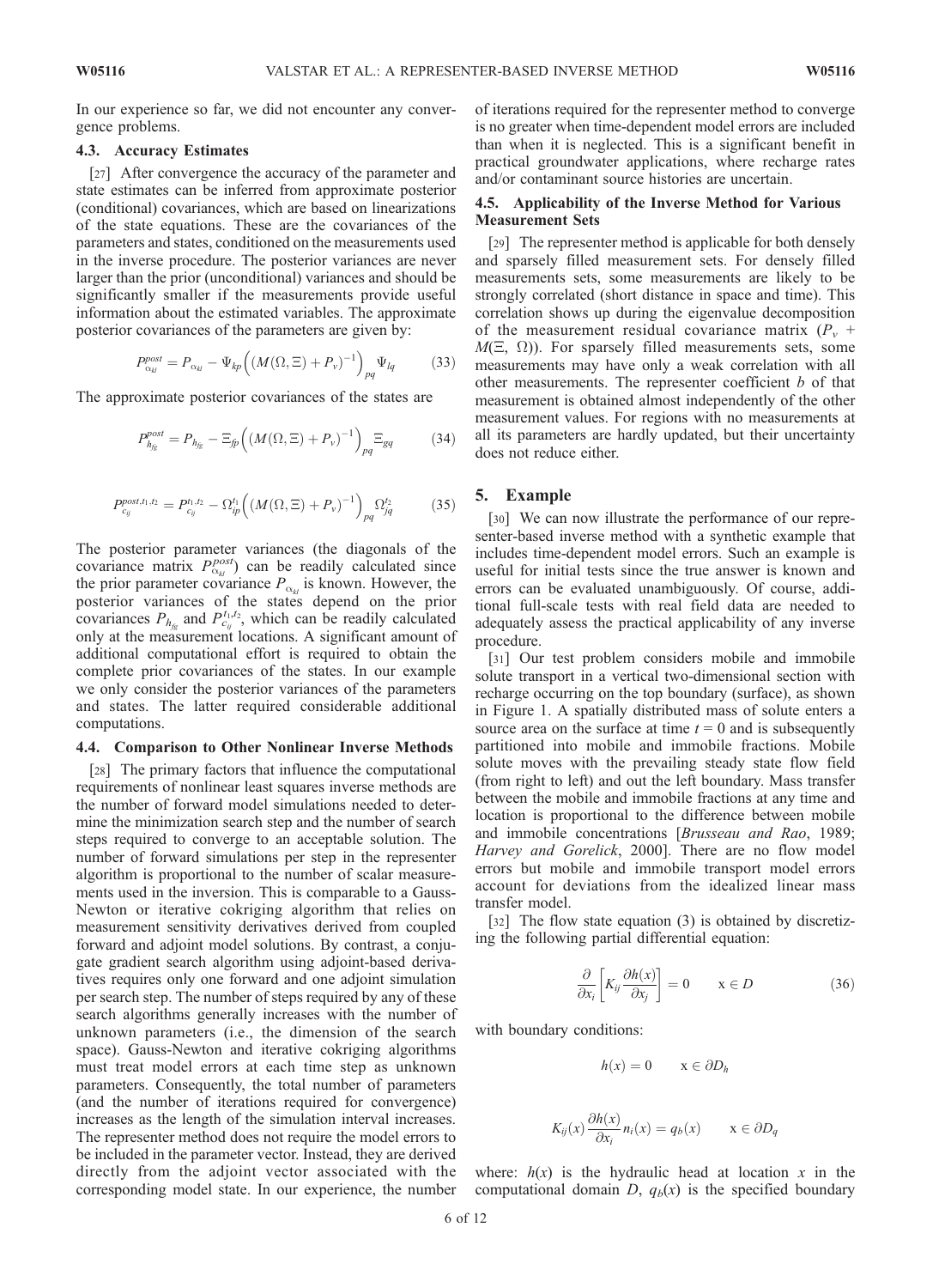

Figure 1. (a) Model area and flow boundary conditions and (b) initial concentration contours of 0.01, 0.1, 1.0, 2.0 and 5.0 g  $L^{-1}$ .

flux discharge rate per unit area,  $K_{ii}(x)$  is the hydraulic conductivity (assumed to be isotropic in our example),  $\partial D_h$ and  $\partial D_q$  are the specified head and specified flow portions of the domain boundary  $\partial D$ , and  $n_i(x)$  is the outward unit vector normal to the boundary  $\partial D_q$ .

[33] The concentration state equation (4) is obtained by discretizing the following partial differential equations, which describe transport in the mobile and immobile portions of the porous medium, respectively:

$$
\frac{\partial c_m(x,t)}{\partial t} + u_i(x) \frac{\partial c_m(x,t)}{\partial x_i} - \frac{\partial}{\partial x_i} \left[ D_{ij} \frac{\partial c_m(x,t)}{\partial x_j} \right] + \frac{f_r(x)}{\theta_m}
$$
  
 
$$
\cdot [c_m(x,t) - c_{im}(x,t)] = c_m(x,t) \epsilon_m(x,t) \quad x \in D \tag{37}
$$

$$
\frac{\partial c_{im}(x,t)}{\partial t} - \frac{f_r(x)}{\theta_{im,e}} [c_m(x,t) - c_{im}(x,t)] = c_{im}(x,t)\epsilon_{im}(x,t) \quad x \in D
$$
\n(38)

with initial conditions:

$$
c_m(x, t) = c_{m_0}(x) \quad t = 0 \quad x \in D
$$
  

$$
c_{im}(x, t) = c_{im_0}(x) \quad t = 0 \quad x \in D
$$

and boundary conditions:

$$
c_m(x, t) = 0
$$
 on  $\partial$ D for inflow boundaries

$$
\frac{\partial c_m(x,t)}{\partial x_i} n_i(x) = 0
$$
 on  $\partial$ D for outflow boundaries

where  $c_m(x, t)$  is the mobile solute concentration at location x and time t,  $c_{im}(x, t)$  is the immobile solute concentration,  $u_i(x, t)$  is the pore water velocity (obtained from Darcy's law).  $D_{ii}(x)$  is the dispersion coefficient, which is computed from the Scheidegger relationship using constant dispersivities,  $f_r(x)$  is the exchange rate between the mobile and immobile fractions.  $\theta_m$  is the mobile porosity,  $\epsilon_m(x, t)$  is the mobile fraction of the model errors,  $\theta_{im,e}$  is the effective immobile porosity and  $\epsilon_{im}(x, t)$  is the immobile fraction of the model errors.

[34] The spatial domain used in our example has 151 by 41 nodes and uses finite rectangular elements of 2.0 by 0.5 m each. In the inverse procedure, the parameters estimated are the hydraulic conductivity and exchange rate coefficient (which vary over space) and the effective immobile porosity (which is assumed to be spatially uniform). The groundwater flow boundary conditions for the example are shown in Figure 1a. These conditions create a nonuniform flow moving generally from right to left, with a downward component near the upper right corner of the domain. Hydraulic heads are measured in m and solute concentrations are measured in g  $L^{-1}$ . The initial mobile concentration distribution is shown in Figure 1b. The initial immobile concentration is zero everywhere. The simulation consists of 120 time steps of 5 days each.

[35] The spatially variable ln conductivity and ln exchange rate coefficient used in the synthetic experiment have mean values of  $ln(1)$  and  $ln(0.01)$  and variances of 2.0 and 1.0, respectively, where the conductivity is measured in m day<sup>-1</sup> and the exchange rate is measured in day<sup>-1</sup>. Both parameters have exponential covariance functions with correlation lengths of 50 m and 2 m in the horizontal and vertical directions, respectively. The simulated ln conductivity field is shown in Figure 2a. The natural logarithm of the effective immobile porosity is a unitless spatially uniform random parameter with mean  $ln(0.1)$  and variance of 1. The synthetic realization of the effective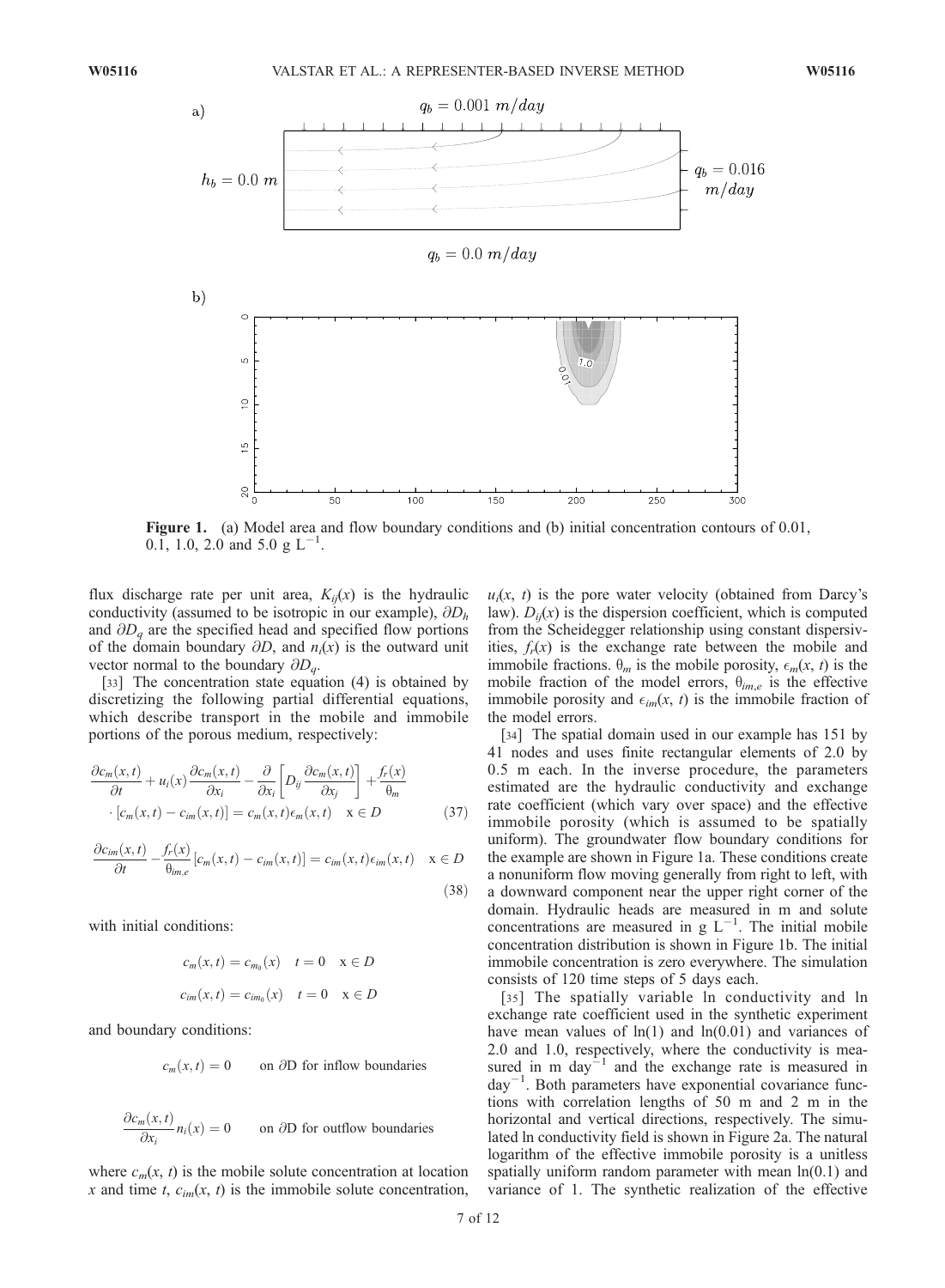

Figure 2. (a) Generated ("true") hydraulic conductivities, (b) posterior conductivities, (c) approximate posterior conductivity variance, and (d) histogram of the normalized conductivity residuals. Figures 2a and 2b have the same legend.

immobile porosity is 0.13. The other model parameters are assumed to be perfectly known. The horizontal and transversal dispersivities are 0.5 m and 0.05 m. The effective mobile porosity is 0.2.

[36] The concentration model errors  $\epsilon_m(x, t)$  and  $\epsilon_{im}(x, t)$ are independent random zero mean fields uncorrelated over time. Their spatial covariance functions are exponential with a variance of  $10^{-4}$  and correlation lengths of 50 m in the horizontal direction and 2 m in the vertical direction. Note that these errors are multiplied by their respective concentrations in the transport state equations.

[37] The reference (or "true") head and mobile concentration distributions after 120 time steps are shown in Figures 3a and 4a. Prior estimates for the hydraulic conductivity, exchange rate coefficients and immobile porosity are set equal to the specified mean values. Values of the prior heads and mobile concentrations after 120 time steps are shown in Figures 3b and 4b, respectively.

[38] Estimates of all uncertain parameters are derived from 4 noisy head measurements and 185 noisy mobile concentration measurements. The immobile concentrations are not measured. The locations of the head measurements are shown in Figure 3c, and the locations of the concentration measurements are shown in Figure 4c. The measurement errors are zero mean, with a standard deviation of  $10^{-2}$  m for the head measurements and  $10\%$  of the real concentration value for the concentration measurements. After 10, 20 and 30 time steps, only the 10 most upstream wells are monitored; after 40, 50, 60, 70 and 80 time steps the 15 most upstream are monitored, and after 90, 100, 110 and 120 time steps all wells are monitored.

[39] The estimated ln conductivity field is shown in Figure 2b. The associated posterior (conditional) variance is shown in Figure 2c. The variance plot indicates that the ln conductivity variance is reduced from 2.0 to less than 0.5 in some locations. The normalized differences (difference between real and estimated ln conductivity divided by the square root of the posterior variance) are shown in Figure 2d. If the ln conductivity estimates are optimal (i.e., the posterior variance values are consistent with reality) these normalized differences should have a mean near 0.0, a



Figure 3. (a) Generated ("true") hydraulic heads, (b) prior hydraulic heads, (c) posterior hydraulic heads, and (d) histogram of the normalized hydraulic head residuals. Hydraulic head measurement locations are denoted by asterisks in Figures  $3a-3c$ . Solid lines in Figures 3b and 3c denote the true hydraulic head contours from Figure 3a.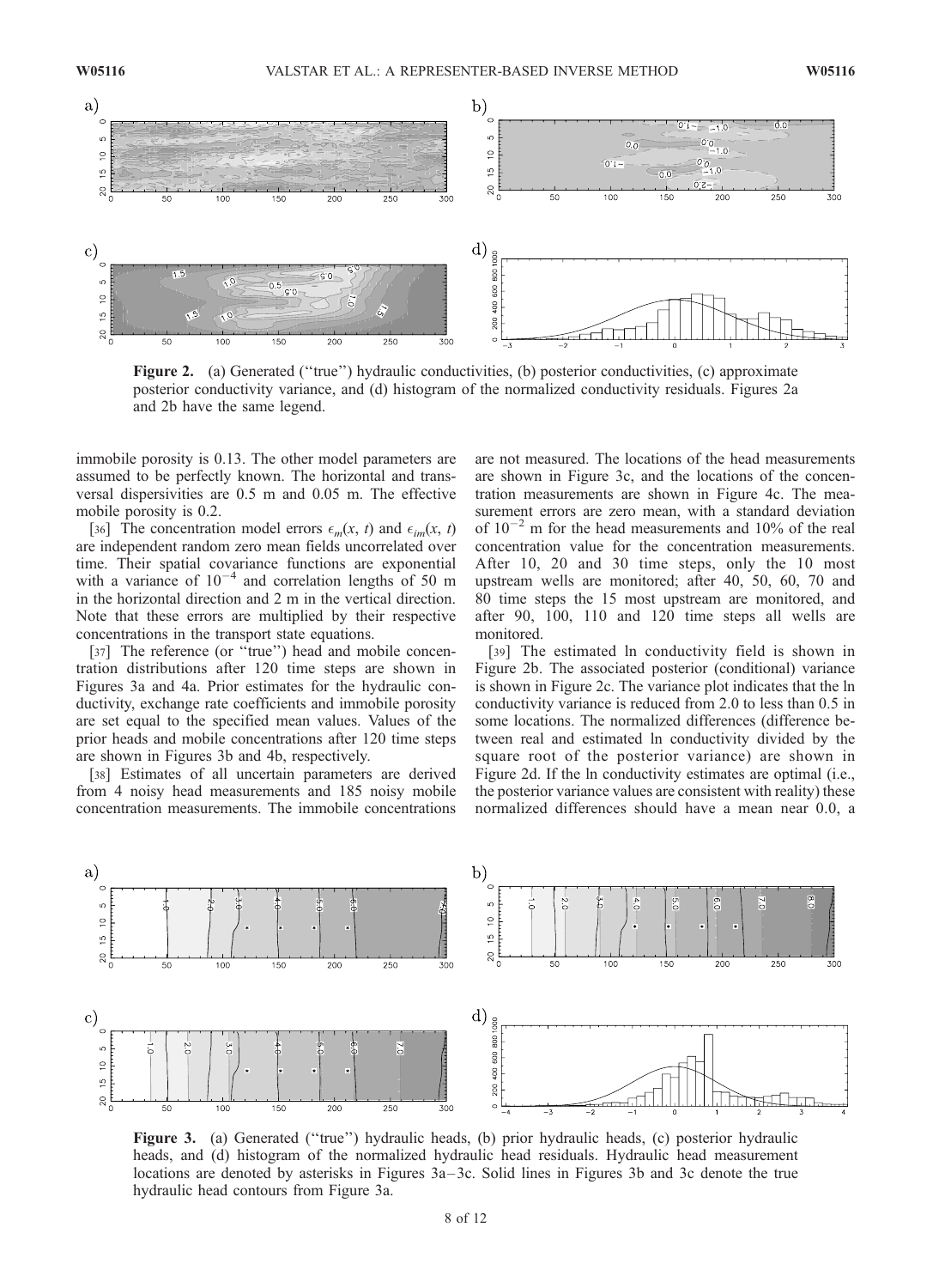

Figure 4. (a) Generated (''true'') solute concentrations, (b) prior concentrations, (c) posterior concentrations, and (d) histogram of the normalized concentration residuals after 120 time steps. Concentration measurement locations are denoted by asterisks in Figures 4a – 4c. Solid lines in Figures 4b and 4c denote the true concentration contours from Figure 4a. Contours in Figures 4a – 4c denote 0.001, 0.01, and 0.1  $g L^{-1}$ .

variance near 1.0 and a normal probability distribution. In this example, the distribution of the normalized residuals of the posterior ln conductivity field shows a bias. The ln exchange rate coefficients showed minor changes for the posterior estimate and relatively little variance reduction after estimation, suggesting that the available measurements do not contain much information about this particular parameter. The immobile porosity estimate improved from 0.1 to 0.109.

[40] The posterior head and mobile concentration distributions are shown in Figures 3c and 4c. They show a clear improvement when compared to the prior results. The normalized head and concentration residuals are shown in Figures 3d and 4d. In order to calculate these residuals the posterior variances of the heads and concentrations were calculated. For the concentration residuals only the nodes with a prior concentration variance larger than  $10^{-10}$  g<sup>2</sup> L<sup>-2</sup> was taken into account to prevent numerical inaccuracy effects. The normalized concentration residuals seem normally distributed, but the head residuals show a clear positive bias. We believe that this bias is due to the strong spatial correlation between the head residuals. Figure 3c shows that in both the left and the right side of the domain the head estimates are consistently higher than the true values.

[41] Considering that the posterior variance of the ln conductivity in the plume area is relatively large  $(0.5 -$ 

1.0), it is remarkable that the predicted concentration estimates are so close to the true values. This suggests that the concentration values in this problem are relatively insensitive to small-scale fluctuations in conductivity.

[42] It is difficult to obtain accurate estimates of model errors from the relatively small number of measurements used in this example. However, the recognition that such errors are present reduces the estimator's dependence on the model and gives the measurements more influence than they would otherwise have. In Figure 5 the posterior estimate of the mobile concentration after 120 time steps is shown in case model errors are neglected in the inverse model. The results are inferior in the region (150, 10) when compared to the posterior estimate when model errors are taken into account; see Figure 4c. So there is a definite benefit to acknowledge the presence of model errors even when available measurements are too sparse to allow such errors to be identified.

#### 6. Conclusions

[43] The representer-based inverse method introduced in this paper provides an efficient way to solve inverse problems that include uncertain model errors. The method's efficiency is achieved by converting the original inverse problem to an equivalent problem where the number of



Figure 5. Posterior concentrations after 120 time steps in case model errors are neglected. Concentration measurement locations are denoted by asterisks. Solid lines denote the true concentration contours. Contours denote 0.001, 0.01, and 0.1  $g L^{-1}$ .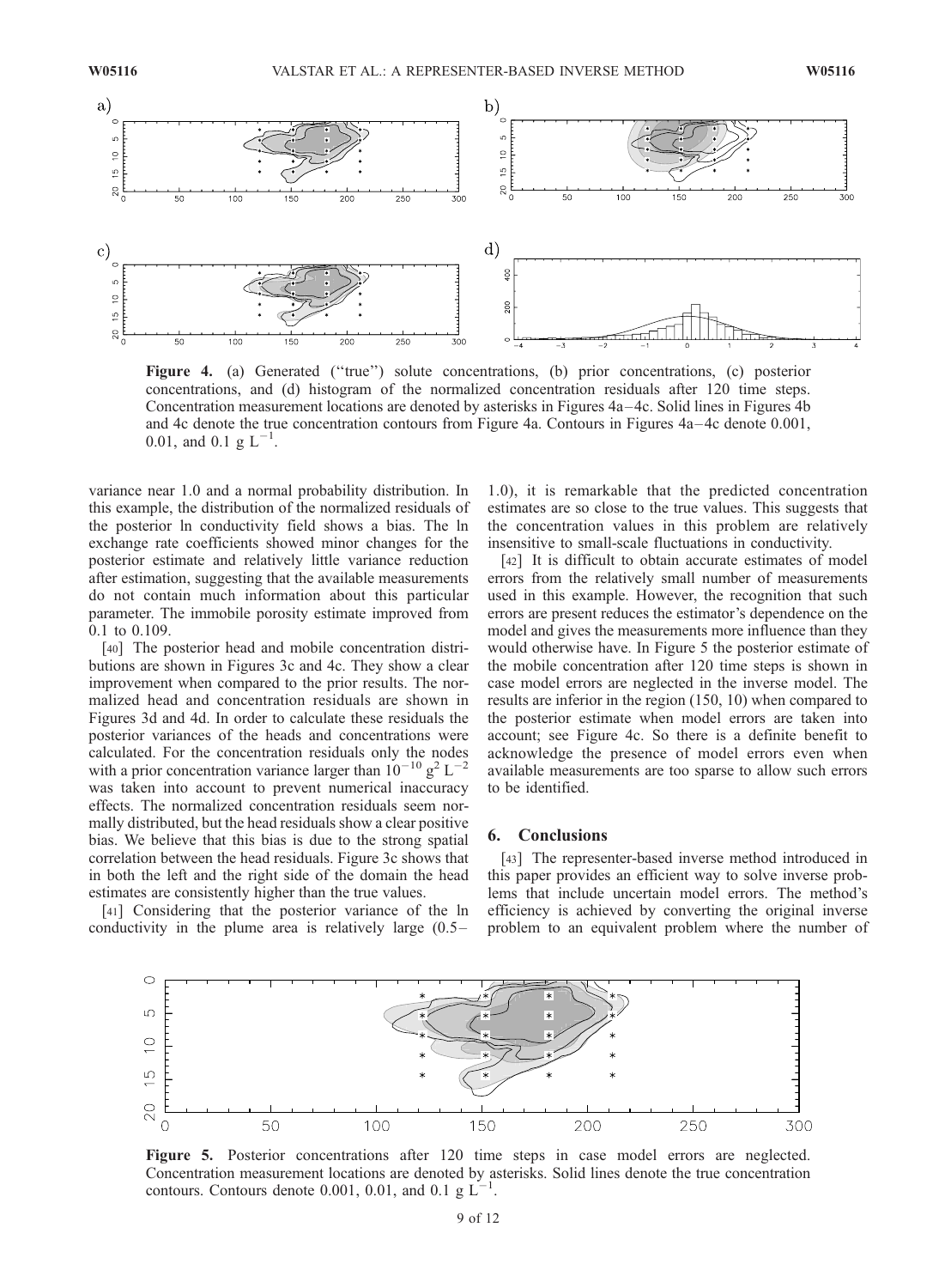independent unknowns is proportional to the number of measurements. The solution obtained with the representerbased inverse method is equal to the original large-scale inverse problem which has a number of unknown parameters proportional to the number of grid nodes. This is especially advantageous in groundwater problems, where the total number of measurements is often relatively small.

[44] The explicit incorporation of model errors allows the algorithm to properly balance information from measurements and model predictions. If the measurement error variances are small compared to the model error variances the measurements will be given more weight. If the opposite is true the model predictions will be given more weight. The balanced approach to errors taken in the representer formulation highlights the need to quantify the accuracy of both model and data in inverse applications. In practice it is unrealistic to assume that either model predictions or measurements are perfect. Other inversion procedures commonly lack the flexibility to balance the uncertainty of parameters, model errors, and measurement errors.

[45] Although our representer-based inverse algorithm is complicated to derive it is relatively easy to implement. The representers and adjoint variables are obtained by solving equations similar in structure to the original flow and transport equations. In most cases the matrix derivatives can be derived in closed form and the iterative solution algorithm converges quickly. This may not always be the case, especially if the original problem is highly nonlinear. Overall, the algorithm's performance and computational efficiency are good enough to encourage applications to field problems of realistic size. Such applications will undoubtedly provide better understanding of the method's advantages and limitations.

## Appendix A: Derivation of the Euler-Lagrange Equations

[46] The Euler-Lagrange equations are derived by multiplying the flow equation (3) with 2 times the head adjoint vector  $\lambda_h$  and multiply the transport equation (4) with 2 times the concentration adjoint vector  $\lambda_c^t$  and take the summation of the last product over all time steps and add them to the objective function (7):

$$
J = [z - M(h, c)]^T P_v^{-1} [z - M(h, c)] + (\alpha - \bar{\alpha})^T P_{\alpha}^{-1} (\alpha - \bar{\alpha})
$$
  
+  $w_h^T P_{w_h}^{-1} w_h + \sum_{t=1}^{N_t} \epsilon^{t} P_{\epsilon}^{-1} \epsilon^t + 2\lambda_h^T [Ah - q - w_h]$   
+  $2 \sum_{t=1}^{N_t} \lambda_c^{t} [Bc^t - Dc^{t-1} - u^t - Y(c^{t-1})\epsilon^t]$  (A1)

[47] Taking the variation of this equation yields:

$$
\frac{1}{2}\Delta J = \sum_{t=1}^{N_t-1} \left[ -\left[z_n - M_n(h,c)\right] \left[P_v^{-1}\right]_{np} \frac{\partial M_p(h,c)}{\partial c_j^t} + \lambda_{c_i}^t B_{ij} - \lambda_{c_i}^{t+1} D_{ij} - \lambda_{c_i}^{t+1} \frac{\partial Y_{im}(c^t)}{\partial c_j^t} \epsilon_m^{t+1} \right] \Delta c_j^t + \left[ -\left[z_n - M_n(h,c)\right] \left[P_v^{-1}\right]_{np} \cdot \frac{\partial M_p(h,c)}{\partial c_j^{N_t}} + \lambda_{c_i}^{N_t} B_{ij} \right] \Delta c_j^{N_t}
$$

$$
+\left[\lambda_{h_f} A_{f\bar{g}} + \sum_{t=1}^{N_t} \lambda_{c_i}^t \left( \frac{\partial B_{ij}}{\partial h_g} c_j^t - \frac{\partial D_{ij}}{\partial h_g} c_j^{t-1} - [z_n - M_n(h, c)] \right. \\ \left. \cdot \left[ P_{\nu}^{-1} \right]_{np} \frac{\partial M_p(h, c)}{\partial h_g} \right) \right] \Delta h_g + \left[ (\alpha_l - \bar{\alpha}_l) \left[ P_{\alpha}^{-1} \right]_{lk} + \sum_{t=1}^{N_t} \lambda_{c_i}^t \left( \frac{\partial B_{ij}}{\partial \alpha_k} c_j^t - \frac{\partial D_{ij}}{\partial \alpha_k} c_j^{t-1} \right) + \lambda_{h_f} \frac{\partial A_{f\bar{g}}}{\partial \alpha_k} h_g \right] \Delta \alpha_k \\ + \left[ w_{h_f} \left[ P_{\nu_{h}}^{-1} \right]_{fd} - \lambda_{h_d} \right] \Delta w_{h_d} \\ + \sum_{t=1}^{N_t} \left[ \epsilon_r^t \left[ P_{\epsilon}^{-1} \right]_{rm} - \lambda_{c_i}^t Y_{im} \left( c^{t-1} \right) \right] \Delta \epsilon_m^t \tag{A2}
$$

[48] In the minimum of the objective function the variation of the objective function is zero for any variation of the random variables. Forcing this constraint, equation (A2) yields the Euler-Lagrange equations:

[49] For the variations of the concentrations  $\Delta c$ , it yields the adjoint system for concentrations:

$$
B_{ji}\lambda_{c_i}^t = D_{ji}\lambda_{c_i}^{t+1} + \frac{\partial M_p(h,c)}{\partial c_j^t} [P_v^{-1}]_{pn}[z_n - M_n(h,c)] + \epsilon_m^{t+1} \frac{\partial Y_{mi}(c^t)}{\partial c^t} \lambda_{c_i}^{t+1}; \quad t = N_t - 1, ..., 1
$$
 (A3)

$$
B_{ji}\lambda_{c_i}^{N_t} = \frac{\partial M_p(h,c)}{\partial c_j^N} \left[ P_v^{-1} \right]_{pn} [z_n - M_n(h,c)] \tag{A4}
$$

[50] For the variations of the heads  $\Delta h$ , it yields the adjoint system for heads:

$$
A_{gf}\lambda_{h_f} = \frac{\partial M_p(h,c)}{\partial h_g} \left[ P_v^{-1} \right]_{pn} [z_n - M_n(h,c)]
$$

$$
- \sum_{t=1}^{N_t} \left[ c_j^t \frac{\partial B_{ji}}{\partial h_g} - c_j^{t-1} \frac{\partial D_{ji}}{\partial h_g} \right] \lambda_{c_i}^t
$$
(A5)

[51] For the variations of the parameters  $\Delta \alpha_k$ , it yields the parameter equation:

$$
\alpha_l = \bar{\alpha}_l - P_{\alpha_{lk}} \left[ h_g \frac{\partial A_{gf}}{\partial \alpha_k} \lambda_{h_f} + \sum_{t=1}^{N_t} \left( c_j^t \frac{\partial B_{ji}}{\partial \alpha_k} - c_j^{t-1} \frac{\partial D_{ji}}{\partial \alpha_k} \right) \lambda_{c_i}^t \right]
$$
(A6)

[52] For the variation of the model errors of the transport equation  $\Delta \epsilon^t$ , it yields:

$$
\epsilon_r^t = [P_{\epsilon}]_{rm} Y_{mi} (c^{t-1}) \lambda_{c_i}^t; \ t = N_t - 1, \dots, 1 \tag{A7}
$$

[53] For the variation of the model errors of the flow equation  $\Delta$  w<sub>hd</sub>, it yields:

$$
w_{h_f} = [P_{w_h}]_{fd} \lambda_{h_d} \tag{A8}
$$

[54] The flow and transport equations are equal to the original equations (3) and (4).

## Appendix B: Derivation of Representer Equations

[55] In equations  $(17)$ – $(21)$ , the representer definitions were introduced in order to solve the Euler-Lagrange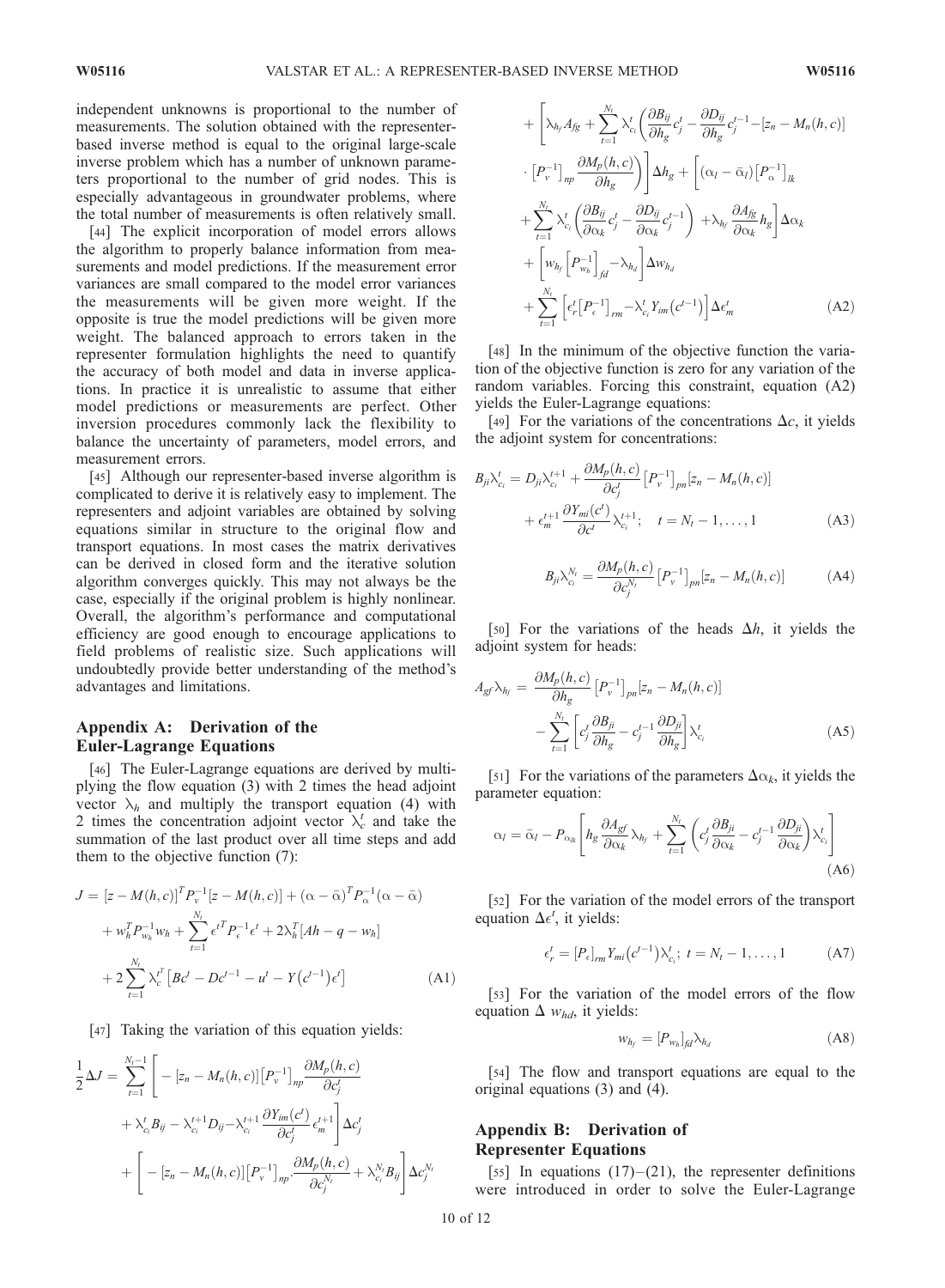equations  $(8)$  –  $(16)$ . By inserting these representer definitions in the Euler-Lagrange equations, explicit expressions for all representers and their coefficients and correction terms are obtained. However, these expressions still depend on the optimal estimates for the parameters and state variables, which are unknown initially and have to be found iteratively.

#### B1. Concentration Adjoint Representer

[56] Inserting the representer definitions  $(17)$ – $(21)$  in the concentration adjoint equations (8) and (9) yields:

$$
B_{ji}\Phi_{ip}^{t}b_{p} = D_{ji}\Phi_{ip}^{t+1}b_{p} + \frac{\partial M_{p}(h,c)}{\partial c_{j}^{t}} \left[P_{v}^{-1}\right]_{pn}
$$

$$
\cdot \left[z_{n} - M_{n}(h_{F} + h_{corr} + \Xi b, c_{F} + c_{corr} + \Omega b)\right]
$$

$$
+ \epsilon_{m}^{t+1} \frac{\partial Y_{mi}(c^{t})}{\partial c^{t}} \Phi_{ip}^{t+1}b_{p}; \quad t = N_{t} - 1, ..., 1
$$
(B1)

$$
B_{ji}\Phi_{ip}^{N_i}b_p = \frac{\partial M_p(h,c)}{\partial c_j^{N_i}} \left[P_v^{-1}\right]_{pn}
$$
  
 
$$
\cdot \left[z_n - M_n(h_F + h_{corr} + \Xi b, c_F + c_{corr} + \Omega b)\right]
$$
 (B2)

[57] So far the adjoint representers  $\Phi$  and the coefficients b are both unknown. In order to get a unique expression for the adjoint representer  $\Phi$ , the coefficients  $\vec{b}$  for all p measurements are defined as:

$$
b_p = [P_v^{-1}]_{pn}[z_n - M_n(h_F + h_{corr} + \Xi b, c_F + c_{corr} + \Omega b)]
$$
 (B3)

[58] Inserting this definition in equations (B1) and (B2), these equations can only be fulfilled for nonzero  $b$  when:

$$
B_{ji}\Phi_{ip}^t = D_{ji}\Phi_{ip}^{t+1} + \frac{\partial M_p(h,c)}{\partial c_j^t} + \epsilon_m^{t+1} \frac{\partial Y_{mi}(c^t)}{\partial c^t} \Phi_{ip}^{t+1};
$$
  

$$
t = N_t - 1, \dots, 1
$$
 (B4)

$$
B_{ji}\Phi_{ip}^{N_t} = \frac{\partial M_p(h,c)}{\partial c_j^{N_t}}
$$
(B5)

#### B2. Head Adjoint Representer

[59] Inserting the representer definitions  $(17)$ – $(21)$  in the head adjoint equation (10) yields an expression for the head adjoint representer:

$$
A_{gf}\Gamma_{fp}b_p = \frac{\partial M_p(h,c)}{\partial h_g} [P_v^{-1}]_{pn}[z_n - M_n(h_F + h_{corr} + \Xi b, c_F + c_{corr} + \Omega b)] - \sum_{t=1}^{N_t} \left[ c_j^t \frac{\partial B_{ji}}{\partial h_g} - c_j^{t-1} \frac{\partial D_{ji}}{\partial h_g} \right] \Phi_{ip}^t b_p \tag{B6}
$$

[60] Inserting the definition of representer coefficients (B3), equation (B6) can only be fulfilled for nonzero  $b$  if:

$$
A_{gf}\Gamma_{fp} = \frac{\partial M_p(h,c)}{\partial h_g} - \sum_{t=1}^{N_t} \left[ c_j^t \frac{\partial B_{ji}}{\partial h_g} - c_j^{t-1} \frac{\partial D_{ji}}{\partial h_g} \right] \Phi_{ip}^t \tag{B7}
$$

#### B3. Parameter Representers

[61] Inserting the representer definitions  $(17)$ – $(21)$  in the parameter equation (11) yields:

$$
\bar{\alpha}_{l} + \Psi_{lp} b_{p} = \bar{\alpha}_{l} - P_{\alpha_{lk}} \left[ h_g \frac{\partial A_{gf}}{\partial \alpha_{k}} \Gamma_{fp} b_{p} \right] + \sum_{t=1}^{N_{t}} \left( c_{j}^{t} \frac{\partial B_{jt}}{\partial \alpha_{k}} - c_{j}^{t-1} \frac{\partial D_{jt}}{\partial \alpha_{k}} \right) \Phi_{ip}^{t} b_{p} \right]
$$
\n(B8)

[62] For any nonzero  $b$ , this equation can only be fulfilled if for each p:

$$
\Psi_{lp} = -P_{\alpha_{lk}} \left[ h_g \frac{\partial A_{gf}}{\partial \alpha_k} \Gamma_{fp} + \sum_{t=1}^{N_t} \left[ c_j^t \frac{\partial B_{ji}}{\partial \alpha_k} - c_j^{t-1} \frac{\partial D_{ji}}{\partial \alpha_k} \right] \Phi_{ip}^t \right]
$$
(B9)

#### B4. Head Representers

[63] We would like to define the head representers in such a way that during each iteration the head representers are the exact linearization around the head estimate of the previous iteration. Afterward, the head correction term will be chosen in such a way that the flow equation (12) will be fulfilled. First, we perturb the flow equation around the estimate of the previous iteration:

$$
A_{fg}(\alpha + \Psi_p \delta b_p)(h_g + \Xi_{gp} \delta b_p) = q_f + w_{h_f} + [P_{w_h}]_{fd} \Gamma_{dp} \delta b_p
$$
\n(B10)

where:  $\Psi_p \delta b_p$  perturbation of parameters  $\Xi_{gp} \delta_p$  perturbation of heads

 $[P_{w_h}]_{fd} \Gamma_{dp} \delta b_p$  perturbation of model errors for flow equation. [64] Linearizing this equation yields:

$$
A_{fg} \Xi_{gp} \delta b_p = q_f - \left[ A_{fg} + \frac{\partial A_{fg}}{\partial \alpha_k} \Psi_{kp} \delta b_p \right] h_g + w_{h_f} + [P_{w_h}]_{fd} \Gamma_{dp} \delta b_p
$$
\n(B11)

[65] When we take the expectation of this equation and subtract it from the same equation, it yields:

$$
A_{fg} \Xi_{gp} \delta b_p = -\frac{\partial A_{fg}}{\partial \alpha_k} \Psi_{kp} \delta b_p h_g + [P_{w_h}]_{fd} \Gamma_{dp} \delta b_p \tag{B12}
$$

[66] Divide this equation by  $\delta b_p$  yields the head representer equation we wanted to acquire:

$$
A_{fg}\Xi_{gp} = -\frac{\partial A_{fg}}{\partial \alpha_k} \Psi_{kp} h_g + [P_{w_h}]_{fd} \Gamma_{dp}
$$
(B13)

[67] Now we will choose the head correction term in such a way that the forward flow equation (12) will be fulfilled. First, we insert the representer definitions  $(17)$ – $(21)$  in the flow equation (12). This yields:

$$
4fg (hFg + hcorrg + \Xigp bp) = qf + [Pwh]fd \Gammadp bp
$$
 (B14)

11 of 12